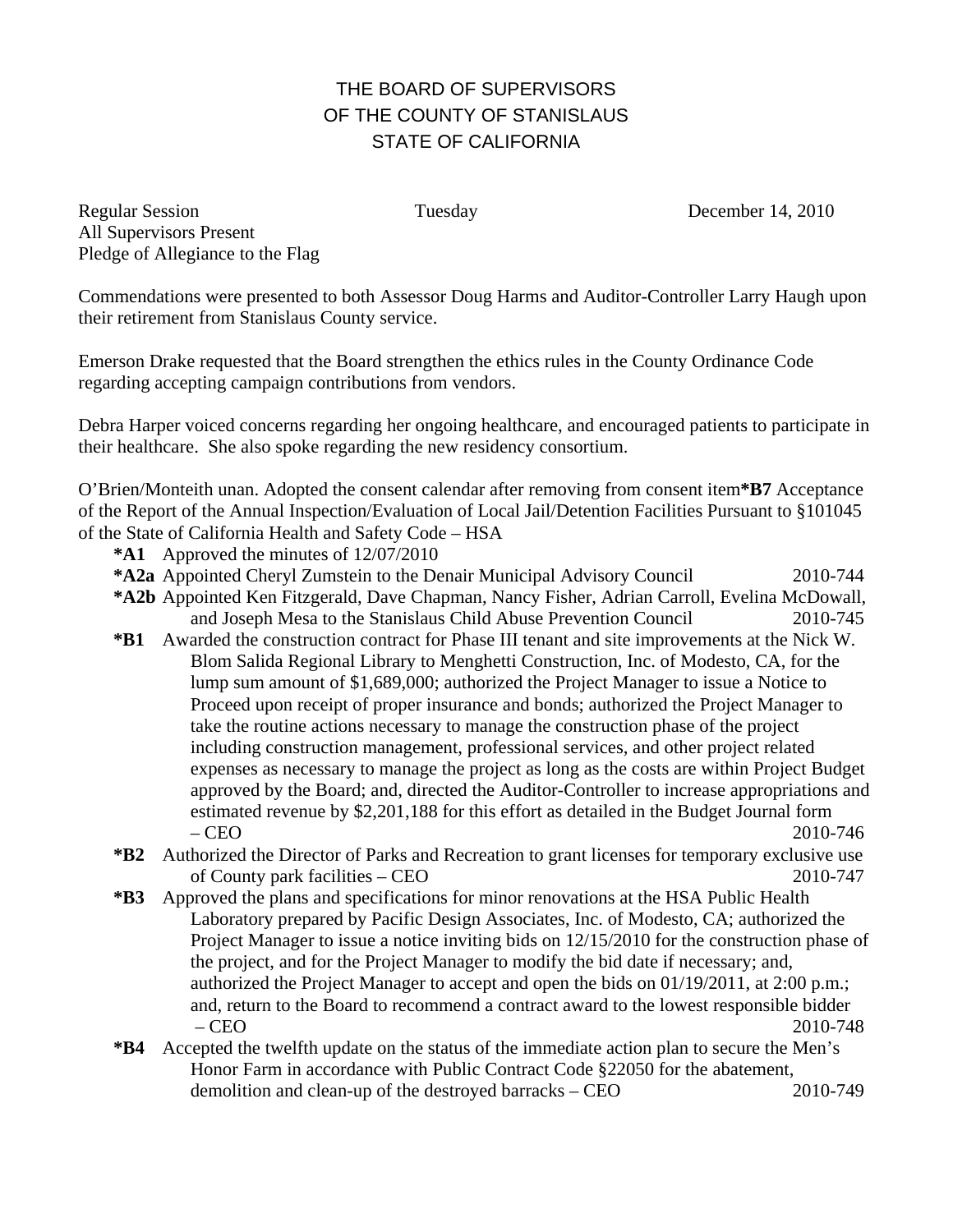- **\*B5** Approved the report of Purchasing Card Program activity for FY 2009-2010; approved revisions to the Stanislaus County Purchasing Card Policy; and, approved the Stanislaus County Purchasing Card Procedures and delegated maintenance of those procedures to the Auditor-Controller – GSA 2010-750
- **\*B6** Declared 33 County vehicles and equipment as surplus and authorized these assets to be auctioned; and, directed the Auditor-Controller to deposit all receipts from the sale of these assets, net of GSA-Fleet Services costs, in to departmental accounts as appropriate to the fixed asset location of the asset – GSA 2010-751
- **\*B8** Accepted the FY 2010 State Homeland Security Grant for the enhancement of local capabilities to prevent, protect against, respond to and recover from acts of terrorism and other catastrophic events; authorized HSA to administer the Metropolitan Medical Response System program objectives; and, directed the Auditor-Controller to establish a new Special Revenue Fund budget unit in the amount of \$1,461,551 and establish appropriations consistent with the budget journal, rolling over funds at fiscal year end – OES/Fire Warden 2010-752
- **\*B9** Authorized the CEO to sign lease agreements with the City of Modesto in regards to third and fourth floor office space at Tenth Street Place – PW 2010-753
- **\*B10** Approved the Public Facilities Fees Annual Financial Report for FY ending 06/30/2010 – Auditor-Controller M-64-I-7 2010-754
- **\*B11** Approved a General Operating Limit of \$281,039,437 using the Population and Inflation Methodology; and, approved the limits for applicable Lighting Districts governed by the Board for FY 2010-2011 in accordance with the provisions of Proposition 4 and 111 – Auditor-Controller 2010-755
- **\*B12** Introduced and waived the first reading of Ordinance C.S. 1097 amending Chapter 16.55 of the Stanislaus County Code, and adopting by reference the California Fire Code, 2010 Edition with certain changes, additions, and modifications thereto; set a public hearing on 01/18/2011, at 6:35 p.m., regarding the proposed ordinance; and, directed the Clerk to give notice of the hearing as required by Government Code §25124(b) – OES/Fire Warden

ORD-55-N-6 2010-756

- **\*C1** Adopted a resolution initiating proceedings for considering changes in the methodology for calculating assessments and to conduct an assessment ballot procedure and public hearing in compliance with California Government Code Article XIII - Proposition 218 for the North McHenry #1 Lighting District; and, directed the Public Works Department to prepare and file the required Engineer's Report – PW DL-29-A-9 2010-757
- **\*C2** Approved the Interim Operations and Maintenance Agreement for the Gomes Lake facility; and, authorized the Public Works Director to sign the Interim Operations and Maintenance Agreement, with the term of 12/01/2010 to 05/31/2011, for the Gomes Lake facility – PW 2010-758
- **\*C3** Pursuant to the Street and Highway Code 941(a) (d) and Government Code 66477.1: finds portions of Stoddard Road and Dale Road have been improved to Stanislaus County Standards according to the approved Construction Plans for Joseph Gregori High School dated 12/10/2007; and, authorized Matt Machado, as Stanislaus County Road Commissioner, to accept, sign and cause to record the original Grant and Easement Deeds submitted to Stanislaus County's Department of Public Works by Modesto City Schools District (Attachments 1A - 21A) – PW 2010-759
- **\*D1** Approved and established the following findings: (a) The new contract or contracts would enforceably restrict the adjusted boundaries of the parcel for an initial term for at least as long as the unexpired term of the rescinded contract or contracts, but for not less than 10 years except as authorized under the County's implementation of SB 863; (b) There is no net decrease in the amount of the acreage restricted. In cases where two parcels involved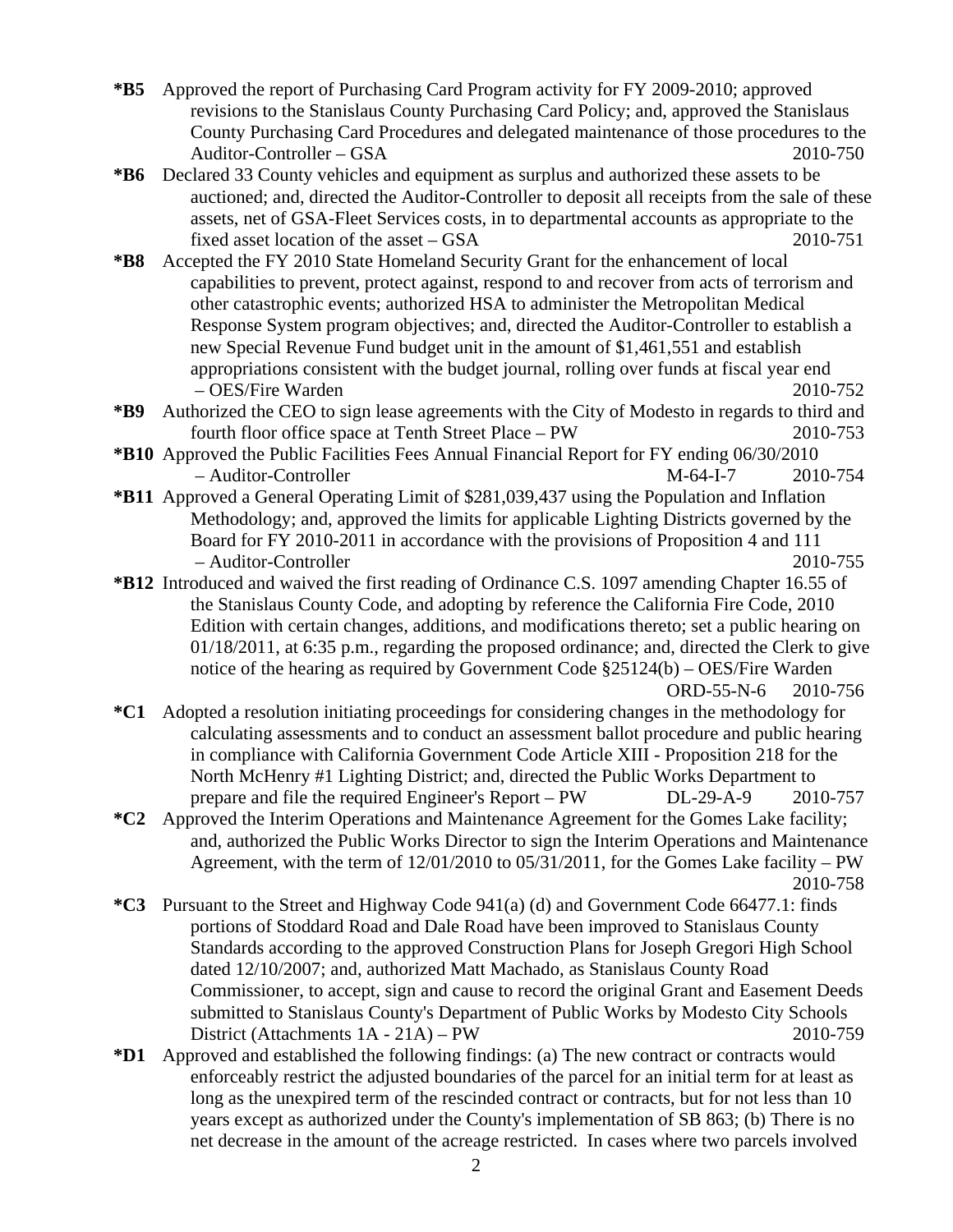in a lot line adjustment are both subject to contracts rescinded pursuant to this section, this finding will be satisfied if the aggregate acreage of the land restricted by the new contracts is at least as great as the aggregate acreage restricted by the rescinded contracts; (c) At least 90 percent of the land under the former contract or contracts remains under the new contract or contracts; (d) After the lot line adjustment, the parcels of land subject to contract will be large enough to sustain their agricultural use, as defined in §51222; (e) The lot line adjustment would not compromise the long-term agricultural productivity of the parcel or other agricultural lands subject to a contract or contracts; (f) The lot line adjustment is not likely to result in the removal of adjacent land from agricultural use; (g) The lot line adjustment does not result in a greater number of developable parcels than existed prior to the adjustment, or an adjusted lot that is inconsistent with the general plan; rescinded Williamson Act Contract No. 1973-1421 (Located on Eleanor Avenue, north of Claribel Road, in the Oakdale area); approved a new contract pursuant to Minor Lot Line Adjustment 2009-11 – Oosterman and Andersen; and, authorized the Director of Planning and Community Development to execute a new contract pursuant to Minor Lot Line Adjustment 2009-11 – Planning 2010-760

**\*D2** Approved the 2011 Williamson Act Contracts subject to the Board of Supervisors' 11/09/2010 action to approve the Implementation of SB863; authorized the Chairman to sign the contracts; and, directed the Clerk of the Board to forward the contracts to the Clerk-Recorder's Office prior to 01/01/2010 for recording – Planning 2010-761

Chiesa/Monteith unan. **\*B7** Accepted the Report of the Annual Inspection/Evaluation of Local Jail/Detention Facilities Pursuant to §101045 of the State of California Health and Safety Code – HAS 2010-762

**Corr 1** Referred to the Department of Planning and Community Development and the Department of Public Works, a copy of the Rural Community Assistance Corporation's Rural Review.

**Corr 2** Acknowledged receipt of claims and referred to the CEO-Risk Management Division the following claims: Hailey Gearllach; Richard Estrada; Maria C. Arellano; and, Jose G. Arellano.

The CEO reported that it appears the State Legislature will take no action until we have a new Governor in office to address the state budget deficit.

The CEO announced that a public dedication ceremony for the Thomas W. Mayfield Regional Animal Services Facility will be held on 12/15/10, at 1:30 p.m., at 3647 Cornucopia Way in Modesto.

## **Recessed to sit as the Stanislaus County In-Home Supportive Services (IHSS) Public Authority at 9:29 a.m.**

O'Brien/DeMartini unan. Approved the consent calendar (Those items marked with an \*) **XI. \*II-A** Approved the minutes of 12/07/2010

Roxanne Chakos voiced concerns that the public comment period for the IHSS Public Authority is at the end of the Board's agenda.

## **Reconvened to sit as the Stanislaus County Board of Supervisors at 9:34 a.m.**